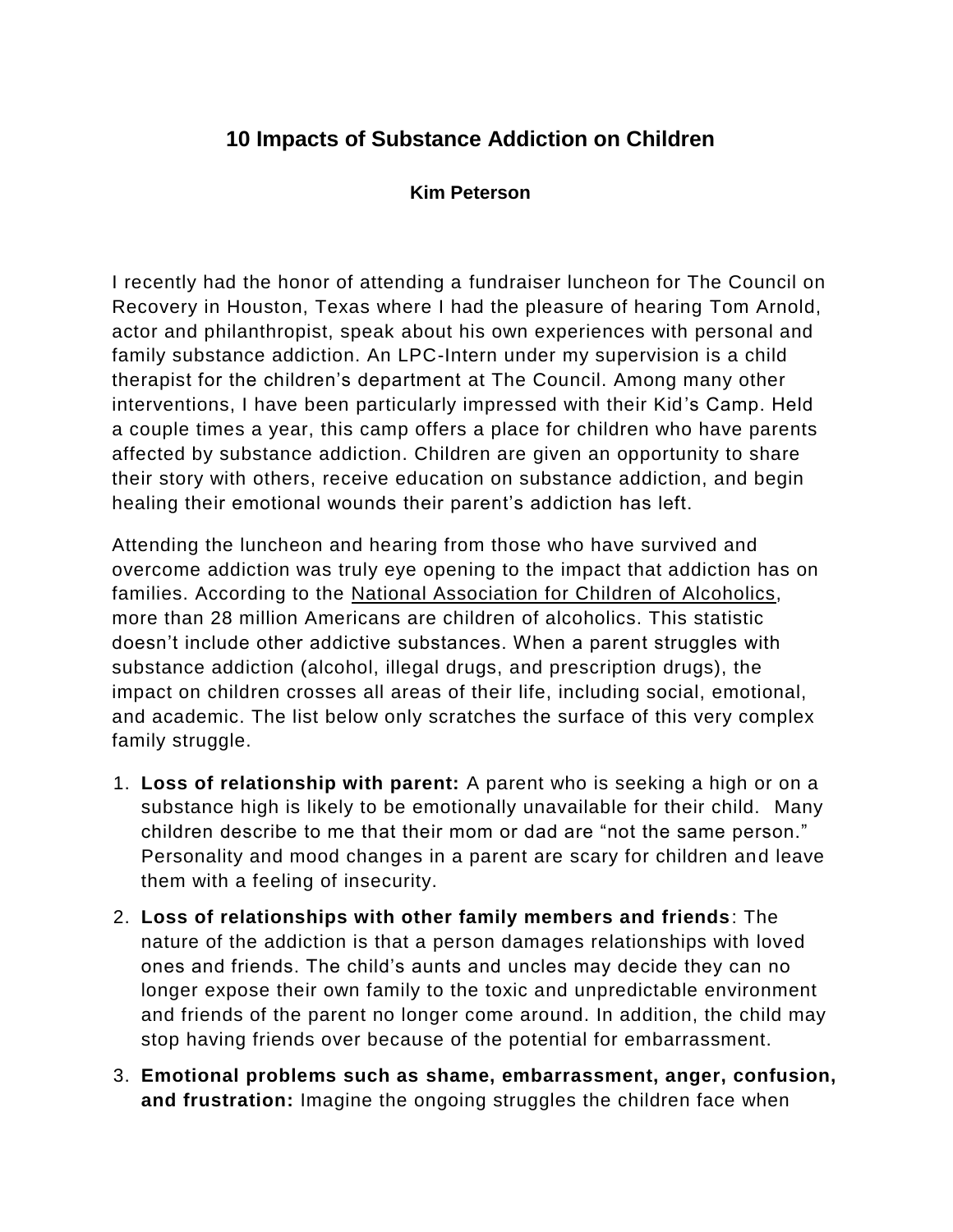parents argue, show aggression, nearly overdose, lose their job, etc. The list goes on, and so do the emotional struggles for a child exposed to this environment.

- 4. **Birth defects:** Parents who use alcohol and drugs during pregnancy may pass these chemicals along to the baby, in addition to poor diet, hydration, sleep, and exercise. [WebMD](http://www.webmd.com/baby/drug-use-and-pregnancy) summarizes these effects well.
- 5. **Developmental impairments:** Parents under the influence of substances may invest less time with their babies and young children. Less interaction, meaning less talking and playing with the child can impair their cognitive, motor, and speech development.
- 6. **Limited social life:** A child's social opportunities can become strained in many ways. In addition to the broken relationships as mentioned above, parents under the influence are not capable of supporting (i.e. scheduling and driving) the child's birthday invitations, sporting games, and making other arrangements for building peer relationships.
- 7. **Stress and related mental and physical health problems:** The home may lack the warmth and nurturing the child needs, creating stress, hindering, development, and other physical problems as a result of the stress.
- 8. **Academic disadvantages:** A child may struggle with poor concentration, lack of parent support and help with homework.
- 9. **At risk for own substance abuse problems:** Statistics indicate that children of addicted parents are at a greater risk for developing their own substance addiction. This is due to genetics and environmental reasons including parent modeling, childhood trauma and abuse, and poor coping skills.
- 10. **Exposure to unsafe environments and people, and possible abuse:**  According to the National Association for Children of Alcoholics (NACOA), Most welfare professionals (79.6%) report that substance abuse causes or contributes to at least half of all cases of child maltreatment; 39.7% say it is a factor in over 75% of the cases. 13

I believe there are many children and families struggling with addiction and we may not even realize it's happening in our own social circles. Raising awareness is the first step. Whether you are a family member or friend, be prepared to support and love those involved. The family will need ongoing counseling, programs for addiction, and strength from those around them.

## **Resources on Addiction:**